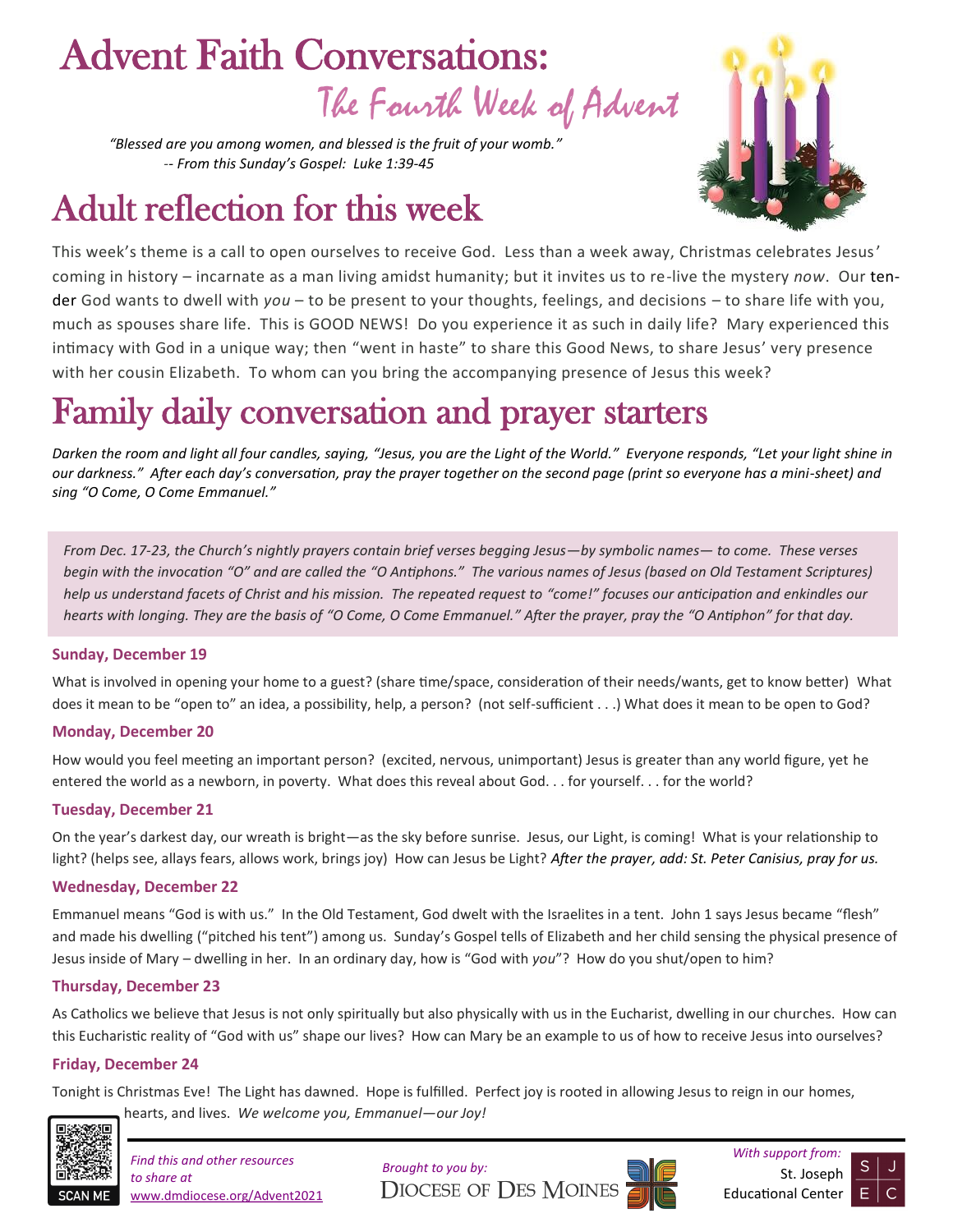#### **Week 4 Prayer**

Holy Spirit, come upon us! Heal, cleanse, warm, and fill us with your love. With you, all things are possible. Help us to open our hearts and homes to Jesus with joy. Amen.

#### *Sing together:*

O come, Desire of nations, bind In one the hearts of all mankind Bid Thou our sad divisions cease And be Thyself our King of peace.

Rejoice, rejoice, Emmanuel Shall come to thee, O Israel

O come, O come, Emmanuel And ransom captive Israel That mourns in lonely exile here Until the Son of God appear. (Refrain)

#### **Week 4 Prayer**

Holy Spirit, come upon us! Heal, cleanse, warm, and fill us with your love. With you, all things are possible. Help us to open our hearts and homes to Jesus with joy. Amen.

#### *Sing together:*

O come, Desire of nations, bind In one the hearts of all mankind Bid Thou our sad divisions cease And be Thyself our King of peace.

Rejoice, rejoice, Emmanuel Shall come to thee, O Israel

O come, O come, Emmanuel And ransom captive Israel That mourns in lonely exile here Until the Son of God appear. (Refrain)

#### **Week 4 Prayer**

Holy Spirit, come upon us! Heal, cleanse, warm, and fill us with your love. With you, all things are possible. Help us to open our hearts and homes to Jesus with joy. Amen.

#### *Sing together:*

O come, Desire of nations, bind In one the hearts of all mankind Bid Thou our sad divisions cease And be Thyself our King of peace.

Rejoice, rejoice, Emmanuel Shall come to thee, O Israel

O come, O come, Emmanuel And ransom captive Israel That mourns in lonely exile here Until the Son of God appear. (Refrain)

#### **Week 4 Prayer**

Holy Spirit, come upon us! Heal, cleanse, warm, and fill us with your love. With you, all things are possible. Help us to open our hearts and homes to Jesus with joy. Amen.

#### *Sing together:*

O come, Desire of nations, bind In one the hearts of all mankind Bid Thou our sad divisions cease And be Thyself our King of peace.

Rejoice, rejoice, Emmanuel Shall come to thee, O Israel

O come, O come, Emmanuel And ransom captive Israel That mourns in lonely exile here Until the Son of God appear. (Refrain)